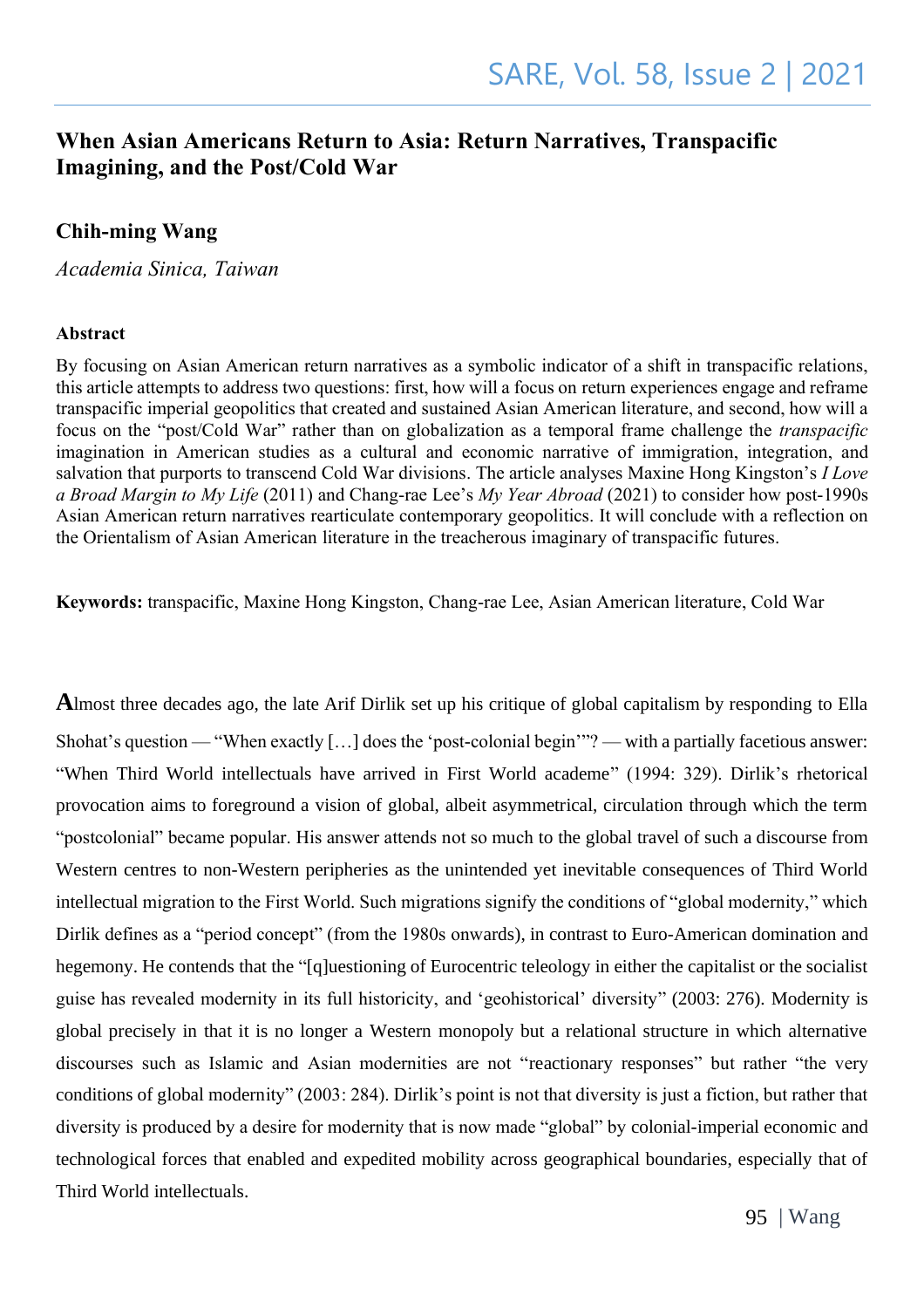Though Dirlik did not refer directly to Asian American writers in his 1994 article, they were implicated in the category of "Third World intellectuals" that marks the start of the postcolonial. The truth is: in the last forty years or so, Asian American writers and scholars have not only "arrived" in First World academe, but moreover "returned" to Third World locations as root seekers, temporary sojourners, and American relatives, whereas the Third World, especially Asia, has risen from the torments of poverty and war alternately as either a victim or a threat, as either a space of adventure or horror. Such *return* migrations, real and imagined, are enabled by globalization, and have since the 1990s produced complex narratives about displacement and belonging which are often couched in traumatic memories of war—hot and cold—to signify both precarious attachments to the homeland and problematic identifications with the sites of diasporic dwelling within and against the grooves of empire. The ambivalence and prominence of the return motif in Asian American writing since the 1990s thus begs a twist to Dirlik's question: "what exactly begins" when Asian Americans return to Asia?

Focusing on Asian American return narratives as a symbolic indicator of a shift in transpacific relations, this article attempts to address two questions: first, how will a focus on return experiences engage and reframe the transpacific imperial geopolitics which created and sustained Asian American literature, and second, how will an emphasis on the "post/Cold War" rather than globalization as a temporal frame challenge the *transpacific* imagination in American studies as a cultural and economic narrative of immigration, integration, and salvation that purports to transcend Cold War divisions. Whereas the transpacific is increasingly defined by such official discourses as the deflated TPP (Transpacific Partnership Pact) or the newly coined Indo-Pacific strategy at work, Erin Suzuki argues, it also "extends and exceeds the earlier categories of the 'Asia-Pacific' and 'Pacific Rim'" that are weighted against these economic and geopolitical imaginations, opening up an imagination of "multiple transpacifics that conflict, intersect, and overlap" (2007: 352-353). In a recent article, Erin Suzuki and Aimee Bahng (2020) furthermore contend that the transpacific, for it to shed off its settler colonial logic of possession, must also account for the diverse epistemologies and movements within the Pacific; after all, the transpacific is not just a fly over, but deeply grooved in, Pacific histories. Indeed, the transpacific highlights Asian and Pacific histories and experiences in the remaking of American culture, especially throughout the twentieth century, and signals a cultural alienation that refuses one-way domestication and assimilation. The transpacific is meant to be a "critical cartographic term" (Suzuki 2007: 356) to attend to and explore obscured histories and silenced voices that cannot be squarely located in the American minority frame, but they must be rescued by and recuperated in the crucible of (Asian) America. As Janet Hoskins and Viet Thanh Nguyen point out in their introduction to *Transpacific Studies*, "The challenge of transpacific histories and flows means that existing models of studying these topics need to be reconsidered and reconfigured" (2014: 16) because the legacies of Orientalism and the Cold War have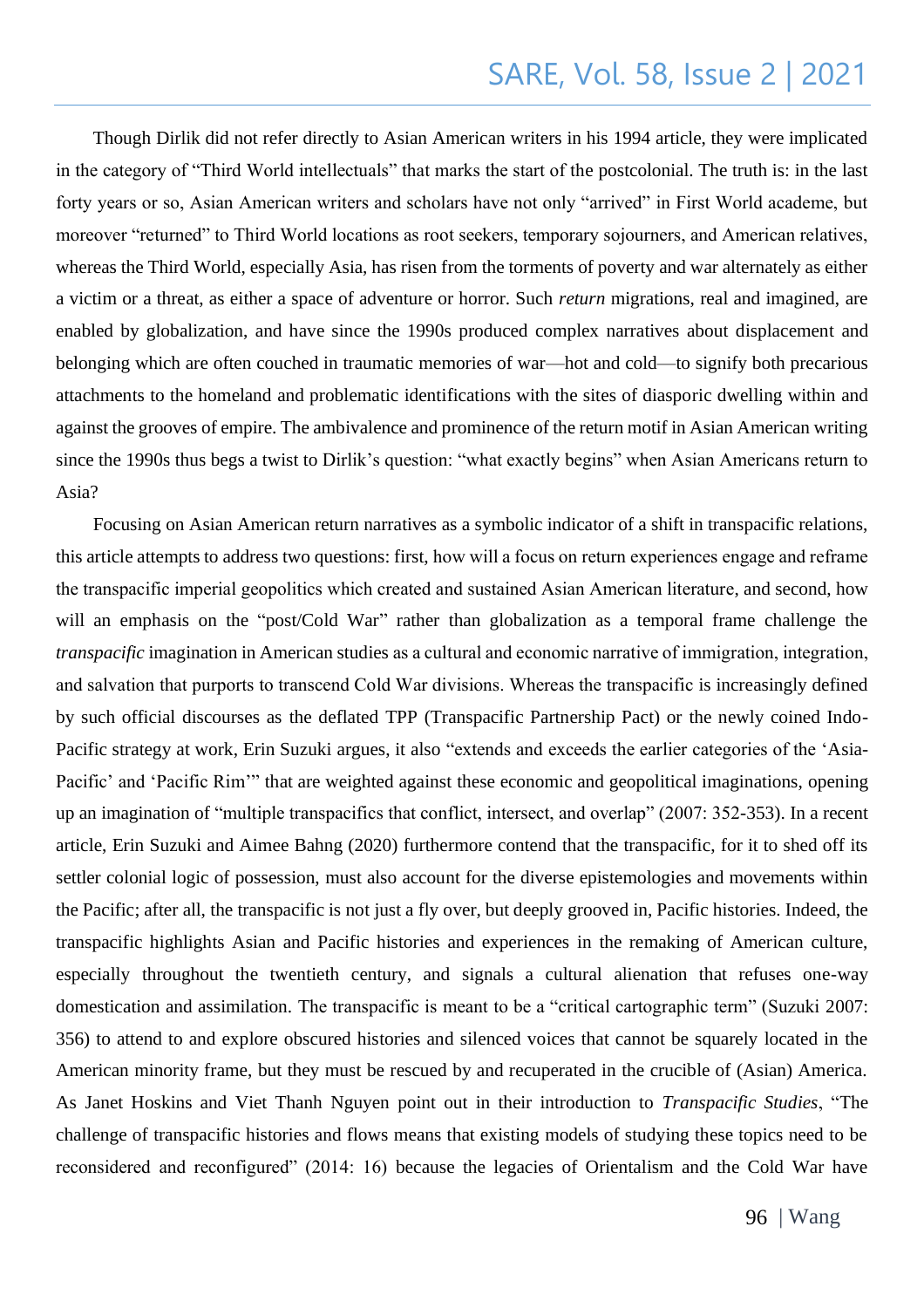weighed heavily on the studies of the transpacific itself, codifying it as the Other within the area studies model or as a denied origin that may jeopardize the project of claiming America in the Asian American frame. Sunny Xiang indicates that the Oriental inscrutability—implying shifting and conflicting identification of Asians as both friends and enemies in US history—that still haunts us today shows that the Cold War, when viewed through the transpacific lens, presents itself as a "historiographic problem" and "perceptual crux" (2019: 2, 7) and is unending. The emergence of transpacific studies and its decolonial, de-cold war tendencies are a long-awaited attempt to break the deadlock of Cold War binaries by critiquing and recognizing itself as a part of institutional, academic power, and knowledge production (Hoskins and Nguyen 2014: 23). <sup>1</sup> For its embeddedness in the structure of knowledge production is coeval with the transpacific entanglements of American imperialism, which as Yến Lê Espiritu, Lisa Lowe, and Lisa Yoneyama argue, "rationalizes US military and capitalist interventions in Asia and the Pacific Islands as necessary for the 'national security' of the United States and for the humanitarian 'rescue' of Asian peoples" (2018: 176).

In other words, the transpacific analytic critiques US imperialism and exposes the limitation of the minority frame that on the one hand overlooks the Americanness of Asian American writing and casts the immigrant in the mode of the liberation narrative on the other, where the US is regarded as the liberator and becoming a US citizen the telos of migration. This is most evident in the transpacific imagination between the 1970s and 1980s where the transpacific passage is by default a westward passage, and returning with an American citizenship the proof of success. As Josephine Park indicates, "The Cold War subjects who are products of, witnesses to, and critics of this imperial violence, however, are also active participants in the logics of the Cold War" (2016: 16). At the same time, this West-bound "immigrant narration" (Wang 2019) is complemented by a belief in globalization as the end of Cold War ideology (as in Francis Fukuyama's once triumphant "End of History" thesis) when a great part of Asia remained locked in still tense Cold War geopolitics and mentalities. Now, this "end of history" narrative is strangely coupled with the "end of the world" thesis that considers the rise of Third World economies, particularly China, as a threat to the world's political and ecological systems; as both Fredric Jameson and Slavoj Žižek have famously remarked, "it's easier to imagine an end to the world than an end to capitalism" (qtd. in Dirlik 2017: 127), to which Dirlik adds that the rise of China has renewed its significance with the threat of "neo-traditional authoritarianism" and "reckless maldevelopment" (2017: 129, 130). Hence, the answer to "what exactly begins when Asian Americans return to Asia" must be found in China's challenge of Pax Americana in the post/Cold War moment where the Asian American becomes the contradictory figure of both resistance and complicity in the tired tropes of US Orientalism and imperialism.

Concerned with what return enables in the Asian American literary imagination, particularly how it exposes the myth of immigration to the desire for return, where triumphant globalization may be re-scripted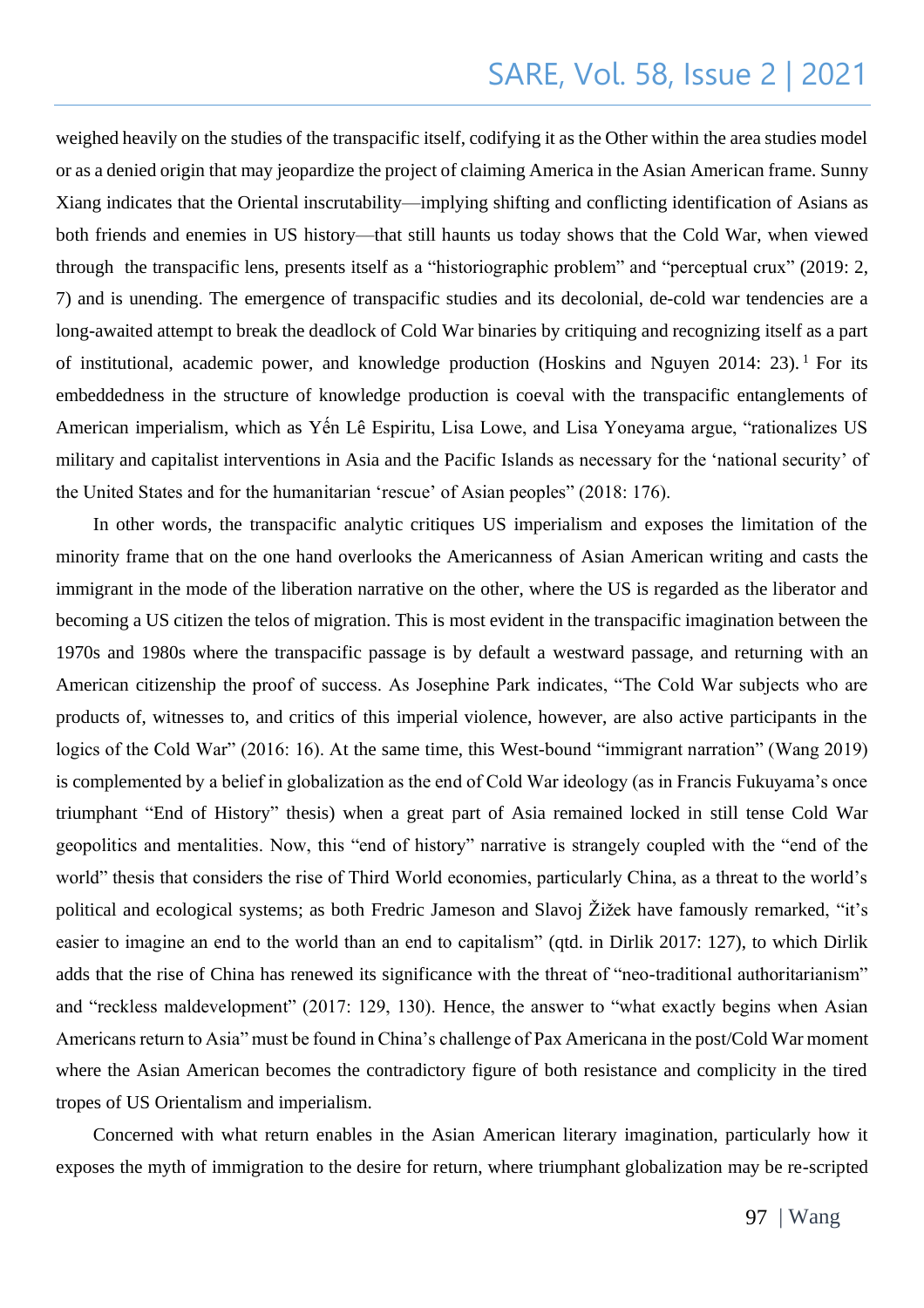as the prolongation of Cold War trauma that Yoneyama and Xiang identify as transwar and trans-imperial, and where Asian Americans in Asia confront their own Americanness through twisted "minor feelings" (Cathy Hong 2020), this article will unfold the arguments above in three sections: a brief survey of the return motif in Asian American literature and scholarship since the 1990s to highlight the post/Cold War conundrum it is embedded in, most potently represented by the rise of China as both an opportunity for and challenge of US hegemony, to be followed by an analysis of two examples—Maxine Hong Kingston's *I Love a Broad Margin to My Life* (2011) and Chang-rae Lee's *My Year Abroad* (2021) that feature China-bound journeys. Both texts treat China as a geo-cultural other that is intimate and menacing, exciting and perplexing, rendering Asian American return narratives as a rearticulation of contemporary geopolitics. It will conclude with a reflection on the Orientalism of Asian American literature in the treacherous imaginaries of transpacific futures.

#### **Return Narratives: A Post/Cold War Problematic**

In sociology, while return migration only emerged as a topic of critical interest in the 1990s to suggest that contemporary migration associated with globalization is "turbulent and fluid with [a] multidirectional and reversible trajectory" (Joly 2004: 1), return has been a central and recurring theme in Asian American writing (Chu 2019). In Maxine Hong Kingston's *China Men*, Amy Tan's *The Joy Luck Club*, and David Mura's *Turning Japanese,* respectively, published in the 1980s and 1990s, the desire for return looms large in Asian American subjectivity: it is irrepressible, tantalizing, yet restrained. It is irrepressible and tantalizing because Asia is claimed as a culture of origin, a place to know and in which to belong, but it is restrained because Asia is also a sign of stigma and fear; it is where many Asian Americans—born and raised in the US—*have never been*. The conundrum of longing is deepened by the geopolitical reality during the Cold War when a good part of Asia was shut behind the "bamboo curtains," and the "Red Scare" in the heyday of McCarthyism that made one's identification with Asia suspicious and disloyal. During those years, return was fervently imagined but difficult to realize.

But the 1980s dramatically changed that. Globalization destroyed the Berlin Wall and for the most part crushed the bamboo curtains, enabling Asian Americans to reconnect with their roots and rediscover themselves. If the "barbarian reed pipe" and the "adventures of Lo Bo Sun" in Kingston's novels published in 1976 and 1980, respectively, were poignant allegories of return, Jingmei's return to China through Hong Kong at the end of *The Joy Luck Club*, published in 1989, is a vivid description of the thrill of "going home." Colleen Lye contends that Jingmei's return not only "humanize<sup>[s]</sup> the mother's alien perspective and apparently antic behaviors;" it also literalizes "the triumph of liberal capitalism over any socialist alternative," wishing for "the restoration of the China that had been lost to the United States in 1949" to the capitalist globalization of 1989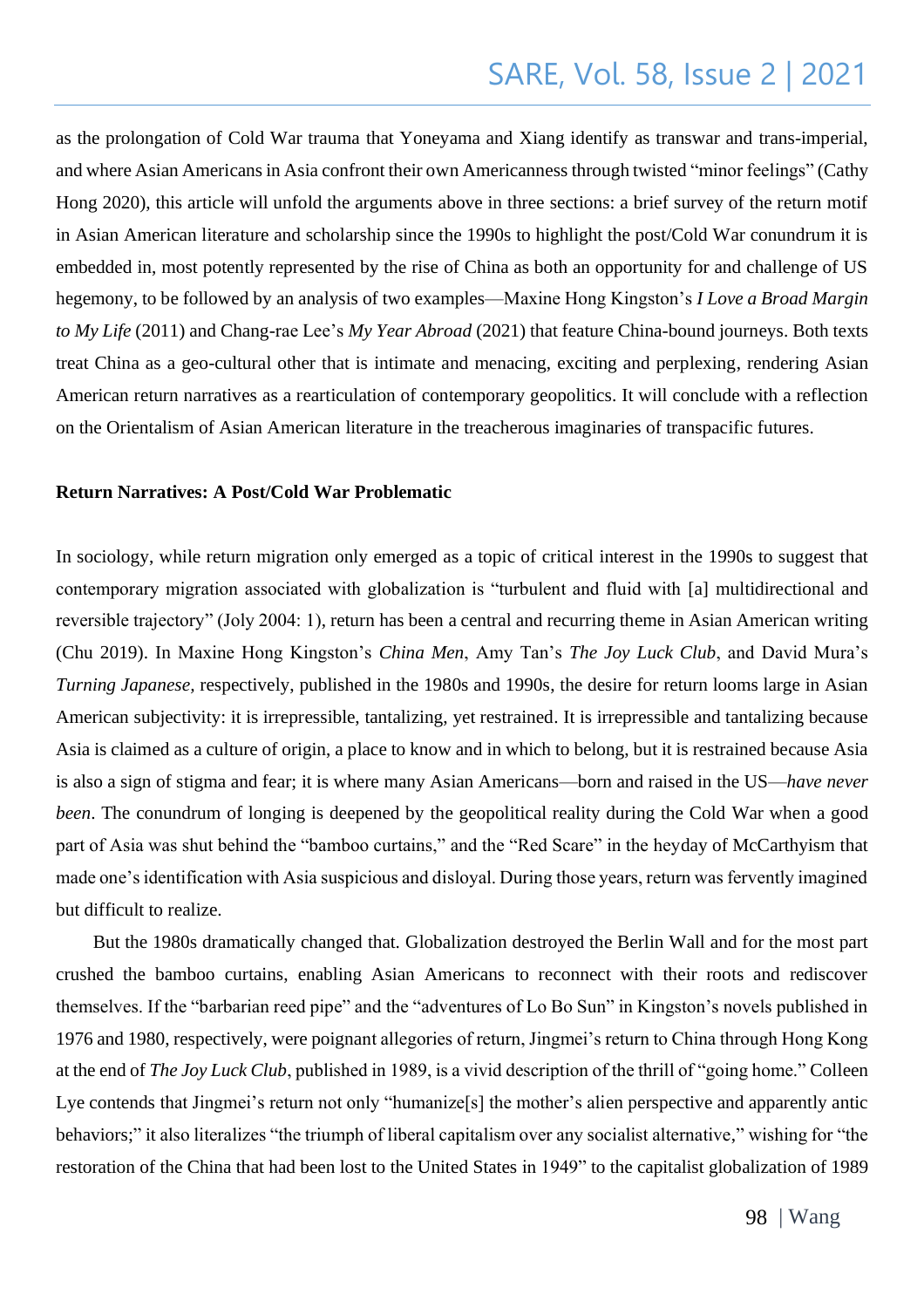(2014: 216). The reintegration of China into the capitalist world system since the 1980s moreover sanctifies Asian Americans as pioneers of global linkage on the one hand and authorizes US supremacy on the other, making Asia a site for both adventure and nostalgia. The geopolitical changes in the 1990s also unleashed the creative energy of younger Asian American writers, whose works, published after the 1990s, are often touted as "memoirs," indicating the prominence of return narratives in Asian American writing. Patricia Chu contends that return narratives are "a form of literary memorial" to engage with migration, melancholia, and memory (2019: 40); they "expand Asian American subjectivities and histories beyond the borders of the United States" and "reclaim or remember the Asian histories that an earlier wave of Asian American scholarship neglected and […] engage with the collective work of Asian American countermemory" (2019: 11-12). Indeed, fictional works on return—Lawrence Chua's *Gold by the Inch* (1998), Don Lee's *Country of Origin* (2000), Michael Ondaatje's *Anil's Ghost* (2000), Khaled Hosseini's *The Kite Runner* (2003), Aimee Phan's *We Should Never Meet* (2005), Marie Myung-Ok Lee's *Somebody's Daughter* (2006), Ruth Ozeki's *A Tale for the Time Being* (2013), and Krys Lee's *How I Became a North Korean* (2016), to name a few—have significantly expanded the themes and territories of Asian American writing beyond the American shores by addressing little known memories and histories—of transnational adoptees, mixed-race refugees, orphans of war, exiles, and political dissidents—pushing Asian American literature towards a post-identity, transnational phase which Eleanor Ty (2000) has described as "unfastened."<sup>2</sup>

Return narratives hence have the double function of combatting the pressure of assimilation from the American public and the invisibility of Asian culture in its discourses, and instituting and legitimizing Asia as another site for Asian American subjectivity formation. Maria Antonia Oliver-Rotger argues that the "autoethnographic knowledge" produced by return narratives can generate "oppositional consciousness" to "open an internal dialogue with the groups or collectives to which the autobiographical subject belongs" (2015: 5-9). In doing so, return narratives both extend Asian American literature *spatially* to Asia and reconstitute it in the entanglements of history and memory with which "every return," as Marianne Hirsch and Nancy K. Miller suggest, "exercises, or attempts to exercise, a right to acknowledgement" (2011: 18). Return is as much a sign of connection as it is of division where belonging is more often questioned rather than settled, and where an internal conversation has to be externally located.

Eric Pido's *Migrant Returns* (2017), while more of a work of cultural geography on how return migrants remade Manila via real estate development, is a powerful study of those difficult conversations of belonging and memory. While the balikbayan box, by which overseas Filipinos send goodies home, is usually understood to be an object of linkage, Pido shows the transfiguration of the balikbayan as a complex negotiation of transpacific asymmetry produced by dictatorship and neoliberalism. The balikbayan economy, by which Pido describes the transnational circulation of diasporic labour and capital between the US and the Philippines,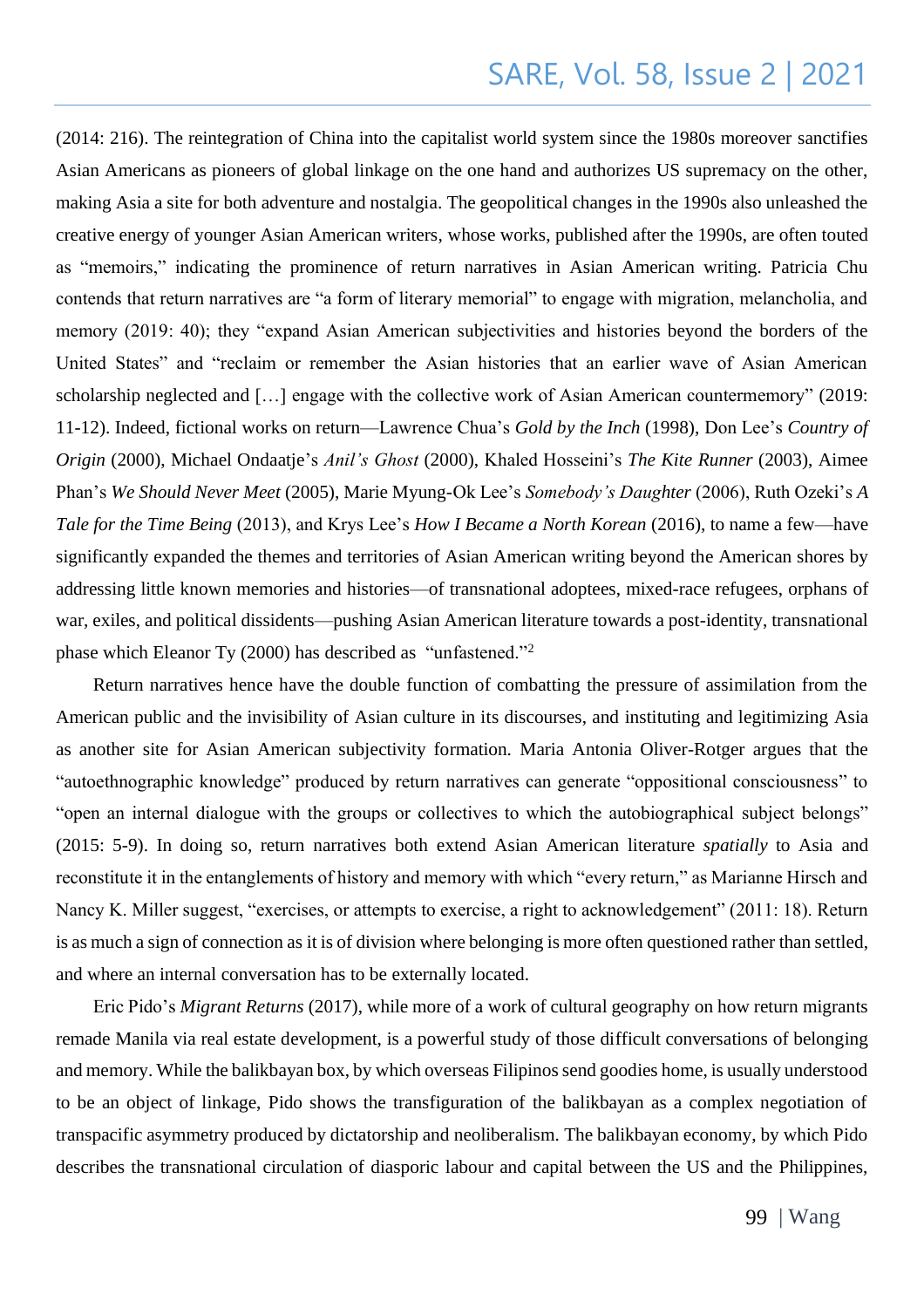emerged out of a political history from the 1960s to the present in which the US has played a crucial role in shaping both the Filipino American community and the political regimes in the Philippines; the remittances from Filipinos abroad especially helped to shelter the Philippine economy from collapse in 1997 (2017: 12- 19). The Philippine government's endeavours to rebuild the economy in the ruins of economic crisis moreover created an opportunity for global capitalism to venture into urban development that attracted overseas Filipinos, mainly from the US, to return for retirement and investment, thus creating the balikbayan landscape in Metro Manila and other regions in the Philippines. In this way, return lays bare and reinforces the socioeconomic and cultural gaps between Filipino Americans and the Philippines, making the balikbayan, much like the Viet Qieu in the Vietnamese context, a difficult terrain to navigate, let alone to reclaim an identity and a sense of belonging. Pido observes:

Deep feelings of regret, embarrassment, and anger tend to be shrouded by seemingly trivial concerns over traffic and dirtiness, clichés of bureaucratic corruption or threats of crime, and, of course, complaints about the oppressive tropical humidity. Never does the difference between the United States and the Philippines become more distinct than when balikbayans return home. (2019: 179)

In shrinking the distance of longing, return unveils an unbridgeable gap of differences codified in the imperial past and neoliberal present. It creates a space for storytelling and critique against both ends of the Pacific.

In other words, what prompts Asian American return narratives since the 1990s, as attested to by the literary and critical works discussed above, is a confrontation with the difficult histories and relations produced and shaped by both Cold War politics and neoliberal economies. While often deemed a triumph of the liberal democratic West, the neoliberal present does not guarantee the end of the Cold War. In fact, as we witness at this very moment, neoliberal capitalism has engendered a rising China whose competition with the US threatens to draw the world into another World War. As China continues to transform and as the distance between the US and China shrinks, the meaning of return also changes. Neoliberal capitalism entangles Asian America with Asia to expose the difficulty of belonging in the vertigo of globalization where war and economy continue to drive people around, to unmake and remake identities across borders. How to reconceptualize our current post/Cold War moment through Asian American return narratives and work through the racial melancholia in the transpacific entanglements of Asian America is the calling of this article.

My deliberate coinage of the term "post/Cold War" is specifically meant to counter the periodizing and Western-centric tendencies in the international relations literature on the Cold War. It maintains that first of all the Cold War, as far as Asia is concerned, is not over yet (in fact, it has entered a new phase under the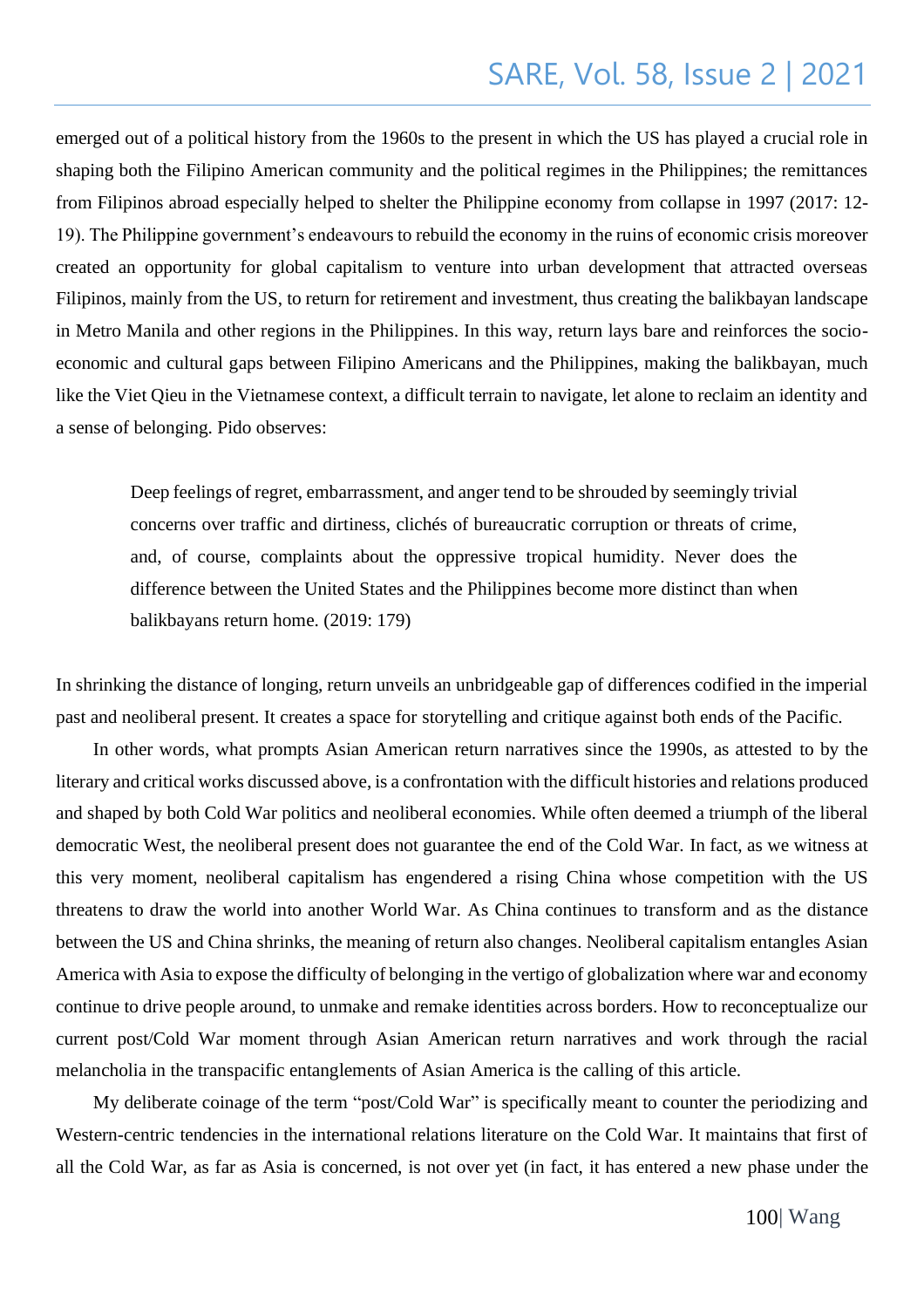Trump administration); and secondly, Cold War geopolitics manifests itself as a spectre of violence that takes form in the displacement of Asian immigrants and the disarray of Asian nations. Return narratives return us to this site of individual displacement and national disruption, and invite us to rethink the transpacific journey which promised safety, dignity, and prosperity. Lisa Yoneyama's *Cold War Ruins* (2016) speaks volumes about these tense entanglements. Emphasizing the question of justice in the redress movement, she shows how the Cold War is a transpacific, transwar, and trans-imperial formation that both liberated and harnessed the subjects under siege—comfort women, Okinawans, and Japanese women—all victims of imperial violence and figures of perilous memories. This perspective underscores both the amnesia of violence committed by the US and Japan, and the Americanization (through "security" treaties of various kinds) of postwar peace in Asia, which laid the foundation for our neoliberal present. Christine Hong's *A Violent Peace* (2020) moreover presses on this transpacific irony where Asian "democracies" were oddly coupled with US counterintelligence, where wartime concentration camps for Japanese Americans transpired into the American occupation of Japan, and where peace was built on the nuclear arsenals for war. Yến Lê Espiritu's *Body Count* (2014) furthermore connects the dots between refugees, immigrants, and the militarization of the Asia/Pacific that lasted beyond 1989, miraculously turning the destruction of home into a "gift of freedom" (Nguyen 2012), sustaining a liberal humanist narrative where Asians are conditionally included, if at all.<sup>3</sup>

In this sense, Asian American return narratives enable us to revisit this painful history of "violent peace" by confronting the contradictions of not belonging, forced intimacies, forged identities, lingering grief, and reluctant separations, which now appear in the stories of transnational adoptees and (mixed-race) refugees who harbour a dream to return for an understanding of the present. Specifically, in a time when Asians and Asian Americans alike are still feeling the sting of Cold War division and struggling with the unfolding of a new Cold War that hinges on the old ideologies of the "yellow peril," it is important to recognize that racial vulnerability is historically formed, geopolitically imposed, and intensified by the toxic feelings of being a minority. Cathy Park Hong defines these "minor" feelings as "the racialized range of emotions that are negative, dysphoric, and therefore untelegenic, built from the sediments of everyday racial experience and the irritant of having one's perception of reality constantly questioned or dismissed" (2020: 55). The feelings of being viewed with suspicion, looked down, and wronged, are "ordinary" precisely because they are repeated projections of Cold War fear. That sting of division and those "minor" feelings of being Asian are where return narratives started and why our approach to them is necessarily entangled, triangulated, and transpacific.<sup>4</sup>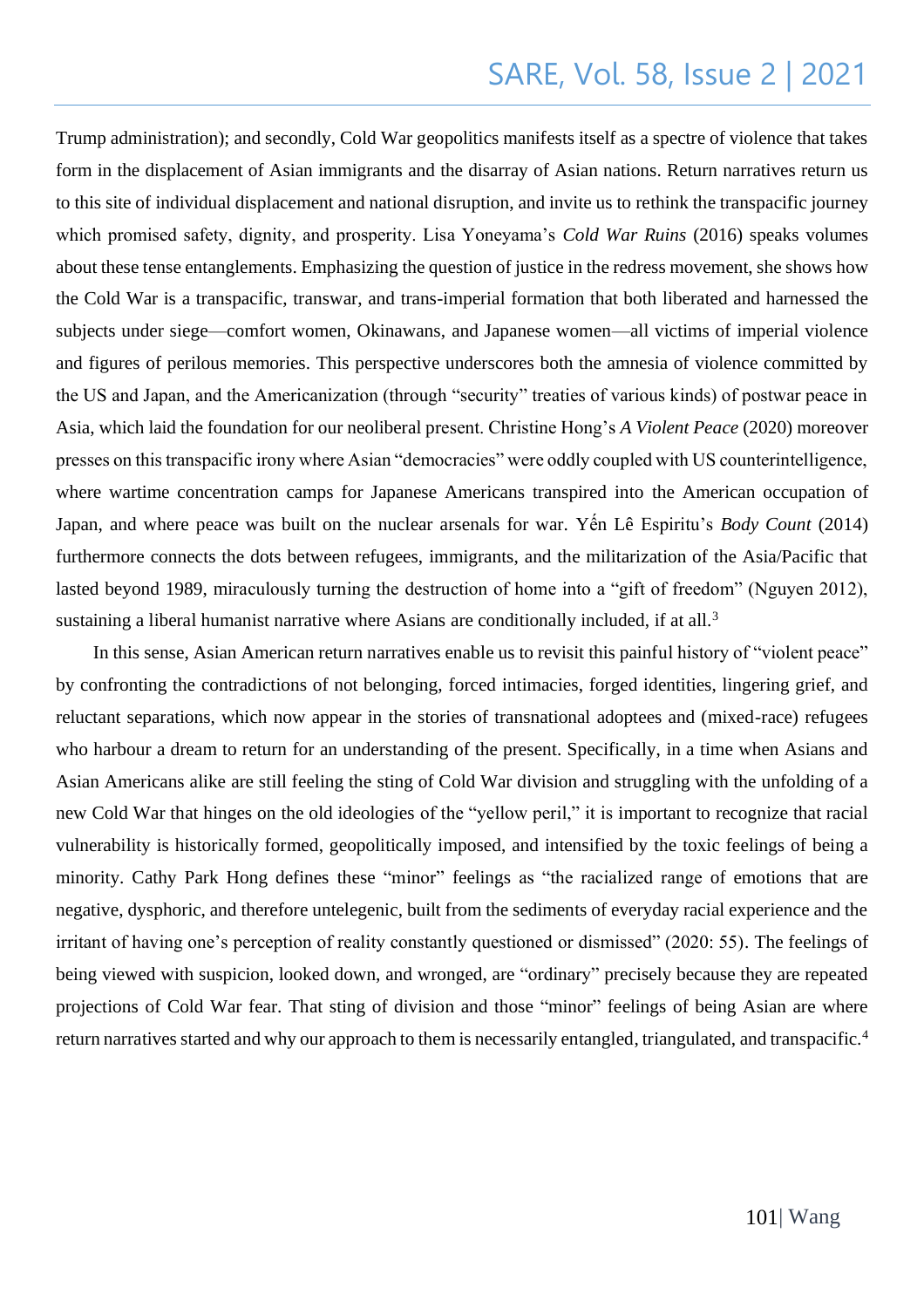#### **China-Bound: Minor Feelings and Imaginary Returns to Reality**

"I will not forget you. I will always send money home." —Maxine Hong Kingston (2011: 59)

> "It is often difficult to live just one life." —Chang-rae Lee (2021: 154)

Of the return narratives I discuss, Kingston's *I Love a Broad Margin to My Life* and Chang-rae Lee's *My Year Abroad* are odd choices for comparison, not merely because they are of different genres and published a decade apart, but also because they differ drastically from other return narratives that tend to feature vulnerable and traumatized subjects as adoptees and refugees. Rather than attempting to connect the present to the past by restoring repressed memories and silent histories, Kingston and Lee focus on the present for traces of the future, especially China. In a series of free verse poems that constitute *I Love a Broad Margin to My Life*, Kingston recounts the stories of China's changes and reflects on what they mean to her, the US, and the world. In contrast, Lee's *My Year Abroad* features a middle-class mixed-race Korean American, Tiller Bardmon, who is brought to Southern China and gets involved in a scam against a Chinese gang to witness the changeover of capitalism with Chinese characteristics. Expanding the range of the "idealized critical subject" in Asian American studies (Lee 2012: 22) to include mixed-race Americans, immigrant entrepreneurs, and the Chinese underworld, Kingston and Lee deliver fantastic returns to engage with the rough realities of China's rise and America's decline, as well as the racial vulnerabilities of Asian Americans. They also enable a meta-critical reflection on the return narrative itself.

In *I Love a Broad Margin to My Life*, the return narrative is embedded in a poetic meditation on aging, in which, counting towards her  $65<sup>th</sup>$  birthday, the author relates the losses and regrets in life—the lives of civilians and soldiers lost to the Iraqi war, and her insufficient response to her father's poetry. She considers her father a fellow poet who, though writing in a different language and tradition, has left her a literary legacy waiting to be regurgitated, responded to, and translated. While her father is mentioned only sporadically in the book, his writerly legacy is the reason why living matters to ageing Kingston and why return—actual and metaphorical—is imperative, because it is an attempt to extend memory as life and to reflect on the shifting realities that register with the imaginaries of the end of history and of the world.

To experience growing old and imagine dying in the apocalypse of endless wars, Kingston once again conjures up her hero Wittman Ah Sing to embark on an imaginary return to China to "see for myself my own true China" (2011: 31). This literary device allows Kingston to also recount her own return experiences and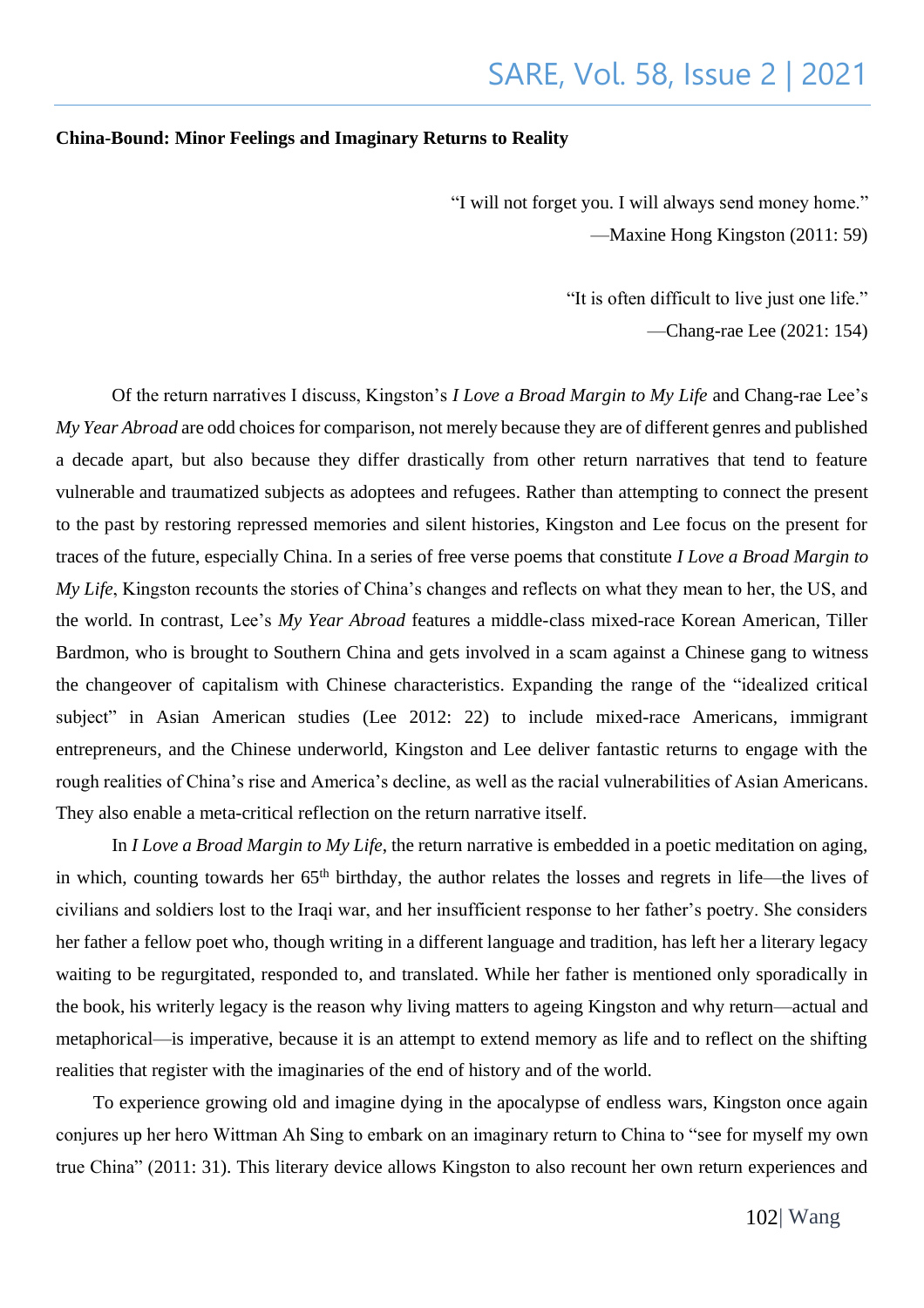contrast her literary political project of establishing Asian American literature with her forgetting of China, of her relatives and villages in the Guangdong province as well as the origins of legends that she had transplanted in the US. Real and fantastical moments interweave China and the US to signify the return trip as a double quest for legal immigration and a sense of belonging, as well as a form of activism that depends on the transpacific relaying of stories—to combat minor feelings within and reassert antiwar ethos for life. Whereas Wittman is all-American and has no relatives anywhere but in the US, Kingston herself has been to China "12" times, counting Hong Kong and Taiwan as China" (49-50). While in China for his first time, Wittman soon realizes that "China's changing. China's changed. China gone. Old China nevermore. It is too late…. Voyage far, and end up at another globalized city just like the one you left" (2011: 63). Kingston also recalls how each of her visits to China differs from the previous one: "My last Chinese journey, a year and a half ago, the new superhighway from Guangzhou to my villages — 4 hours. No more stopping for farmers threshing again and sun-drying fruit and vegetables on the fine strips of new road" (2011: 155-156); and how on "This visit, I didn't see a chicken, duck, goat, or cat, or pig in the house or lanes and alleys. A TV sat to the side of the altar; the symmetrical array of emblems, calligraphy, and family photos that took up the center of the wall faced the front door" (2011: 159). China's changes implicate the changes of the world, as well as the changes of Asian Americans' relationship to China.

However, while Kingston sees material progress in country life and traditional culture reemerging from the calamities of revolution in China, the China that Wittman encounters is entrenched in depravity and sorrow, fastened to familiar stories of migration. He meets a woman carrying home her husband's ashes and bones — her husband having died as a refugee in Hong Kong, and she, a Vietnamese, having survived. Moreover, he meets a peasant girl who implores him to marry her and take her to the US, and yet another who plots to steal his money and take his life. While the proposal for marriage reaffirms the transpacific economic gap that the average (Asian) American man can sometimes profiteer from, the plot of stealing and killing risks rehashing the deep-seated Western stereotype of Chinese as inscrutable and conniving, as scheming and menacing. In this imagination, China is awkwardly arrested in the Cold War mentality past and present: at once a socialist utopia that was never meant to be and a purgatory of humanity that is doomed to underdevelopment, regardless of the fact that Chinese megacities today are arguably the most developed regions in the world. Therefore, while writing about her involvement in the peaceful protest against the war on Iraq in the US, Kingston cannot help but also condemn China's crackdown on Falun Gong as a violation of human rights and religious freedom, and proclaim that "A pure citizen of the world would boycott China for tyrannizing Tibet and Xinjiang, for shooting nuclear missiles off Taiwan's beam, for making weapons and selling them to all sides" (2011: 45). Indeed, the China of the imagination (poor and backward) is a hard match for the China (a regional hegemon and an effective authoritarian state) in reality, so the fight for freedom must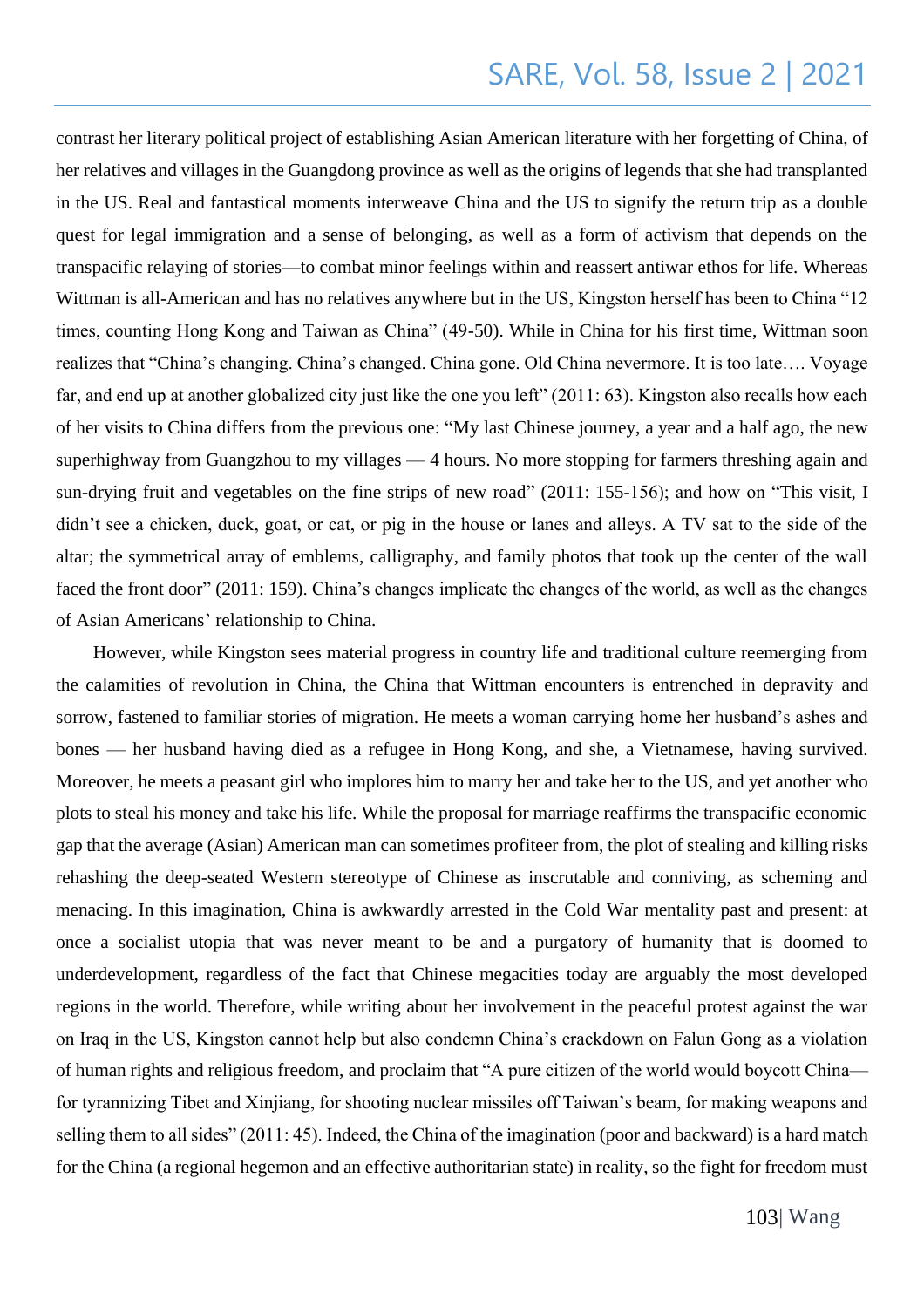be waged on both ends of the Pacific. But this liberal humanist ethos is so embedded in the Cold War unconscious that China remains an Other — to be rescued and remade American, or to be reckoned as a threat, contained and resisted. The dual returns of Wittman and Kingston are thus literary attempts at confronting China in both Cold War imagination and post-Cold War reality, as well as the ambivalent role of the Asian American within as diasporic, subaltern, and ethnic, all laced up in the imperial baggage that Christina Klein calls "Cold War Orientalism."

For Kingston, this imperial baggage is also gendered and aged. She asks: "Why is it that old women are China's refuse, and men, war veterans, America's" (2011: 204). It seems that whether in China or the US, the refuse are always associated with a history of violence. If the physical return to China is a reminder of the Asian American distance from it, as its transformation over the years has rendered new meanings of China to Kingston, this hard and disruptive reality is again to be resolved by a humanist imagination: "To imagine hard and make real the people who appear in letters, stories, dreams" (2011: 180), that is, people who are relatives and siblings in life. She must render the stories of Fah Mulan and the no-name aunt anew—not as "women warriors," but as veterans and refugees—to continue the fight of making sanctuaries out of hostility, in the US as well as in China, to make the world a better place. In the retelling of Fah Mulan as a soldier with PTSD and of the no-name aunt as a refugee, *I Love a Broad Margin to My Life* comes full circle as a cosmopolitan liberal humanist critique of the suicidal (and homicidal) culture produced by imperial wars and sexual violence. For Kingston, return is a literary device for the retelling and reflection of China and her transpacific aspiration.

Equally invested in a fantasy of China, though of a different breed, *My Year Abroad*, a decade later, is instead concerned with the suicidal culture of capitalism represented by privileged middle-class life in the US and the ever-prosperous city of the future, Shenzhen, China, where things happen in dramatic fashion. Making Shenzhen the locus of action, in contrast to the inactivity of Dunbar and Stagno (complacent and stagnant), two fictional towns that represent the state of US life, testifies not only to the rise of China as the new engine for global capitalism but also unveils an imagining of what Rob Wilson names "killer capitalism" (2007; 2019), which through the novel's display of constant feasting, flaunting of luxury, and exquisite exploitation of labour and body makeover, is now wedded to China where the extraction of labour, minerals, and chemicals is mysteriously transformed into a health drink named "Elixirent" that is soon to overtake the global market. The trip to China is thus a journey into the heart of global capitalism—and the "heart of darkness"—where the innocent (Asian) American falls prey to, yet also benefits from, the sorceries of Chinese scams. As Wilson argues, "as expenditures on dietetics, health care, cosmetic surgery and embellishment soar" in the West, the killer capitalism of the Pacific Rim "put the inhuman face back on this commodity pampering of body" and through immigration, legal or otherwise, created a "more riddled ethnoscape of transnational becoming" (2007: 124, 132). What Wilson hints here is not merely a comparison between the West and Asia where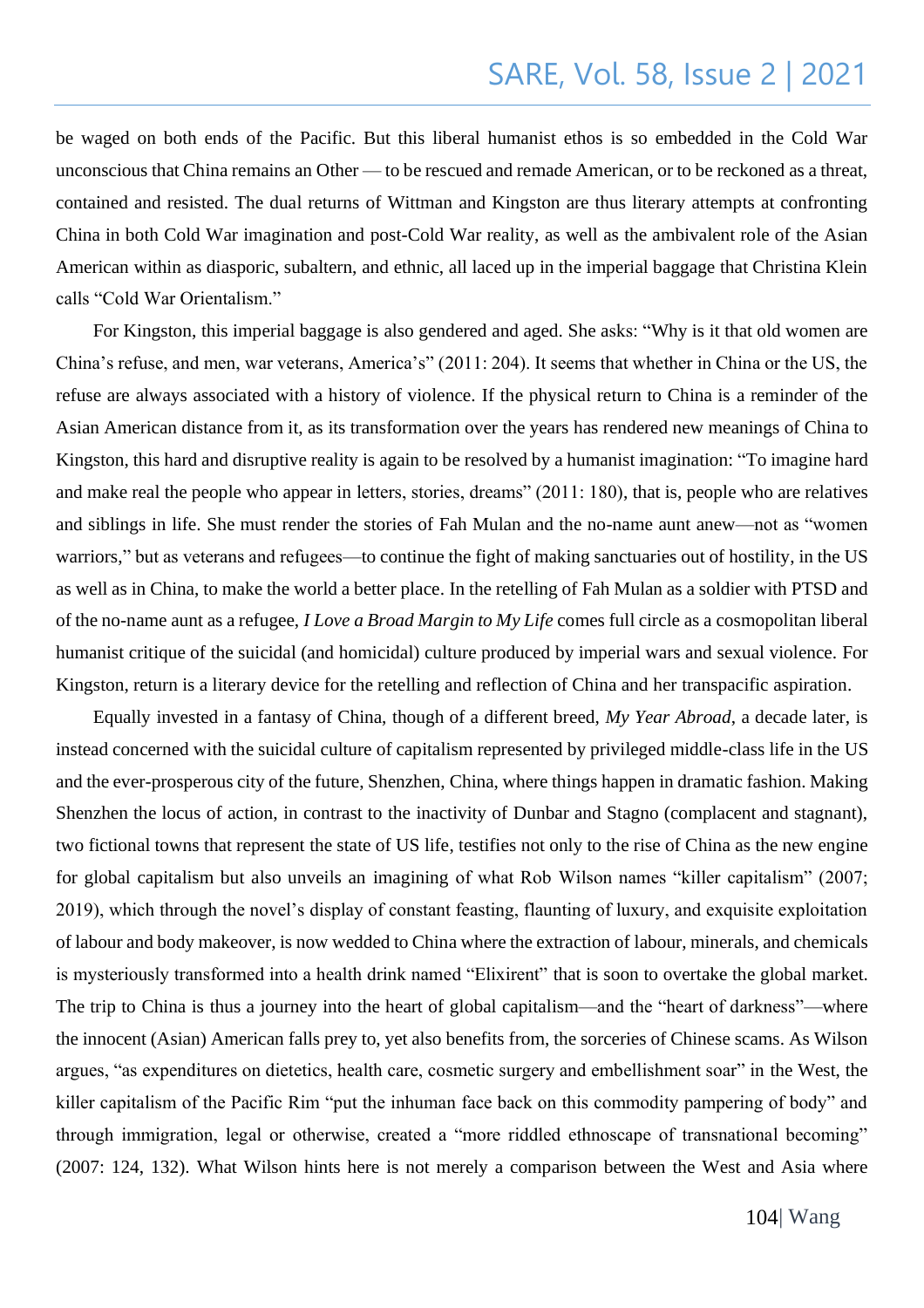emphasis on consumption differs but rather that transpacific flows of migration and commodity suggest a body makeover that hides the inhumane labouring in making inexpensive fashionable commodities and keeping the engine of capitalism going into the end of the world. As his analysis of the Korean blockbuster *Snowpiecer* suggests, killer capitalism is "a world of social antagonism" where "predatory and vampire-like habits of antagonism generate an endless cycle of male resentment, a will to class and gender vengeance, and mutual violence" (2007: 123-124). As *My Year Abroad* demonstrates, this suicidal, self-destructive energy of capitalism is what makes China both fascinating and terrifying, and why China is not simply out there, but deeply inside the US too.

The narrator, Tiller, grew up in Dunbar and is pained by his mother's absence and father's distance. Though a "low yella" that is one-eighth Asian (Lee 2021: 39), looking almost white and comfortable in his middle-class privileges, Tiller feels the pressure of racial injustice in Dunbar, which is "a purgatorial shithole" for the quorum of minorities there (Lee 2021: 29). Despite feeling unsettled, Tiller is like an average wellpampered teenage Dunbarite expecting to spend a year abroad that "might offer opportunities for cultural and professional experiences that were life-changing but hopefully not too much" (Lee 2021: 16). But his chance encounter with Pong Lou, the Chinese immigrant entrepreneur, defies that expectation and implicates him in a fiasco in Shenzhen that later gives him a new perspective on the mundanity of American life. Though the reasons for Tiller's mother's and his girlfriend Val's suicidal impulses are not explained, they loom large as a dark force disrupting the unity of family that either quietly chokes at racial differences (as in Tiller's family) or actively challenges the protagonists to rebuild its meaning (as in the trying union of Tiller and Val). Told in flashbacks, Tiller's adventures in Shenzhen intend partly to explain Tiller's mixed-race background and his settling in Stagno, and partly to unravel the double scam of the "Elixirent," an Indonesian jamu to be sold to the health-conscious consumers on the surface and the secretive production of an elixir for immortality based on Taoist alchemy. It is a self-destructive pursuit, which like capitalism and immigration, is essentially a form of extraction, an unmooring of belonging.

With this metaphorical arch to link the US and China, mixed-race Asian American with Chinese immigrant entrepreneur and transnational labour in Shenzhen, Lee draws a complex web of relations which Dirlik calls "complicities," making the US and China entangled, even mutually conditioned, despite the seeming opposition and difference on the surface. This complicitous entanglement is the foundational narrative and it is expressed in the mentorship between Tiller and Pong, who in Tiller's view, is "a sort of jamu himself, a human tonic to dissolve our habits of inattention and complacency" (Lee 2021: 219). Pong is an a/typical Asian immigrant, who is well-assimilated and not quite. Unlike Henry Park in *Native Speaker* who is an emotional alien constantly trying to belong, Pong, while sharing the attributes of the "latecomer Asian immigrant, focused and industrious and leaving nothing to chance," is also a "multitargeting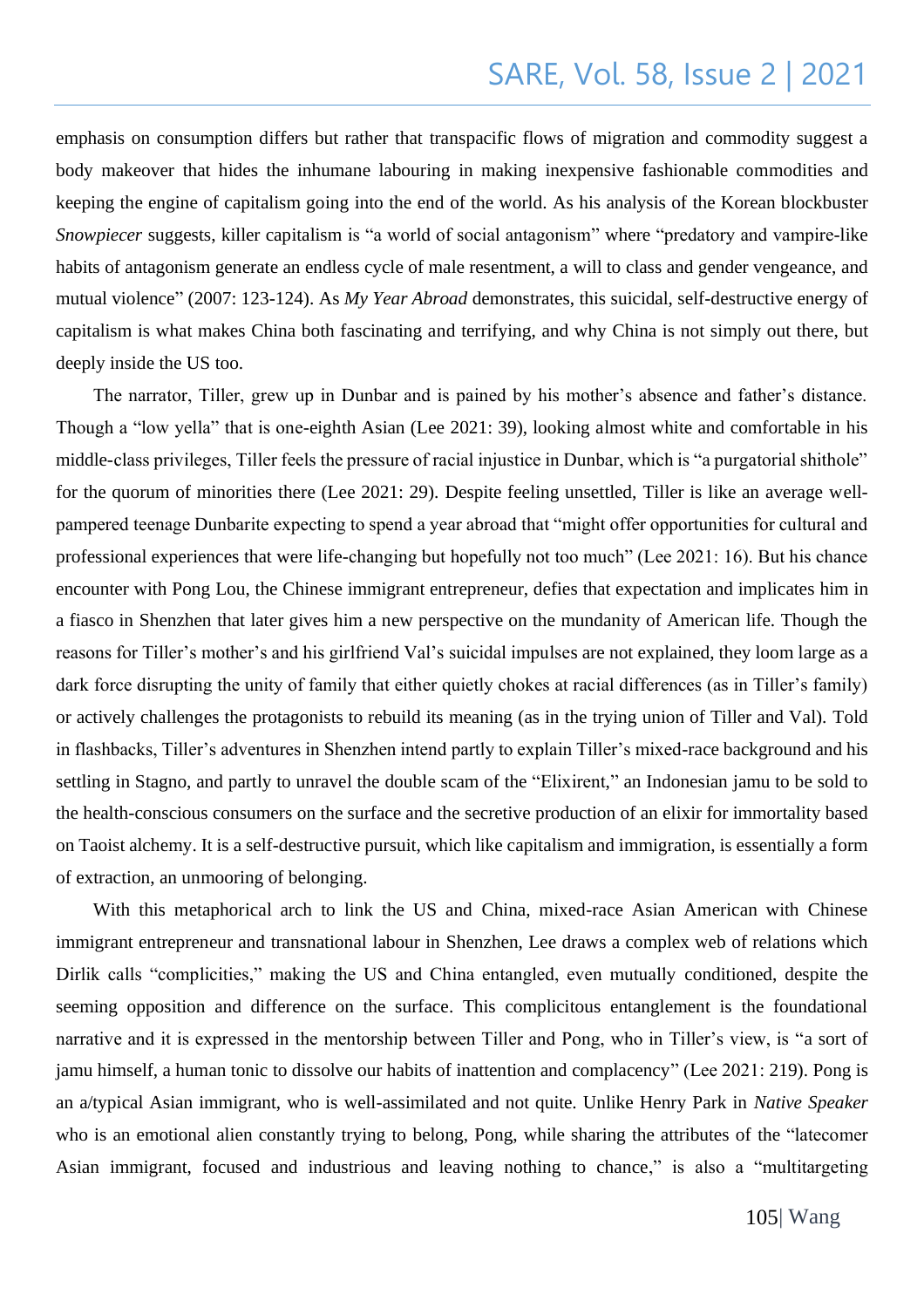entrepreneur with ventures as varied in scale and kind as a fro-yo shop and car washes and an Indian wedding hall, and personal interests like yoga and surfing" as well as "diverse skills and discerning aptitudes and effortless generosity" (2021: 241). Pong is an unusual Asian immigrant, because he at once conforms to and breaks away from the model minority cast and appears to be greatly resourceful and charming — attributes that are hardly associated with Asians. As Tiller observes, "Pong was different. Maybe it was because English was his third or fourth language, maybe it was the style of his mind, but he had a way of unsettling you with how accurate he was, so that he often seemed to be engaging in profound understatement, which made you reexamine the world and see it as not so ordinary a place" (2021: 47). Pong is not just an immigrant seeking refuge and a better future in the US (though a part of his biography certainly fits this profile), but rather a smart and daring entrepreneur with global capitalism on his back and access to the Chinese market and mode of production to unsettle the world.

Contrary to the typical immigrant plotline, Tiller, the innocent and unconfident American, is intrigued by Pong from the start and thrilled at becoming his apprentice and protégé. This reversed attraction not only metaphorizes the allure of the Chinese market for US capitalism but also hints at a racialized yearning for belonging which Tiller never gets to fulfill at home, even "in the rare instances when our still-intact nuclear family got together with uncles and aunts and cousins, the adults drinking lots of wine and talking loudly past one another, except for my mother, who'd wander in and plunk down with us kids mute and stomach-tubed on the Cartoon Network" (2021: 240). The distance Tiller feels from his father thus can only be explained in terms of a kind of silent racism—innate to such white suburbs as Dunbar—that drives his mother to suicide and Tiller to an identification with Pong and his pan-Asian collaborators, each bearing a sliver of difference in their identities, whether it is the Thai Chinese chef Chilies, the Indian Filipino prostitute Nendita, or the sick Sri Lankan-Chinese mogul Drum Kappagoda. The pan-Chinese network assembled here suggests both the transnational character of Chinese capitalism and the exploitation of co-ethnic identity that Asian Americans may succumb to. The intolerance of racial differences in Dunbar is thus potently contrasted to the acceptance of racial differences in Shenzhen where the promise of a cousinship to make a business deal matters more than one's identity. The novel's acknowledgement of racial difference and yet the overlooking of it for corporate partnership contains a double critique: of US white supremacy on the one hand and of pan-Chinese capitalism as purely economic and amoral on the other, though sarcastically Tiller finds it "Better to belong in a darkness than not anywhere at all" (2021: 317).

While US racism stings and stymies Asian immigrants, pleasure and profit making in China too has its moral costs, because it is a cruel form of extractive capitalism that replaces the site of production with the spectacle of consumption, fittingly embodied by the colourful health drink that promises to nurture healthoriented Americans. Lee deftly exposes the site of Elixirent production—in fact a mixing of raw materials to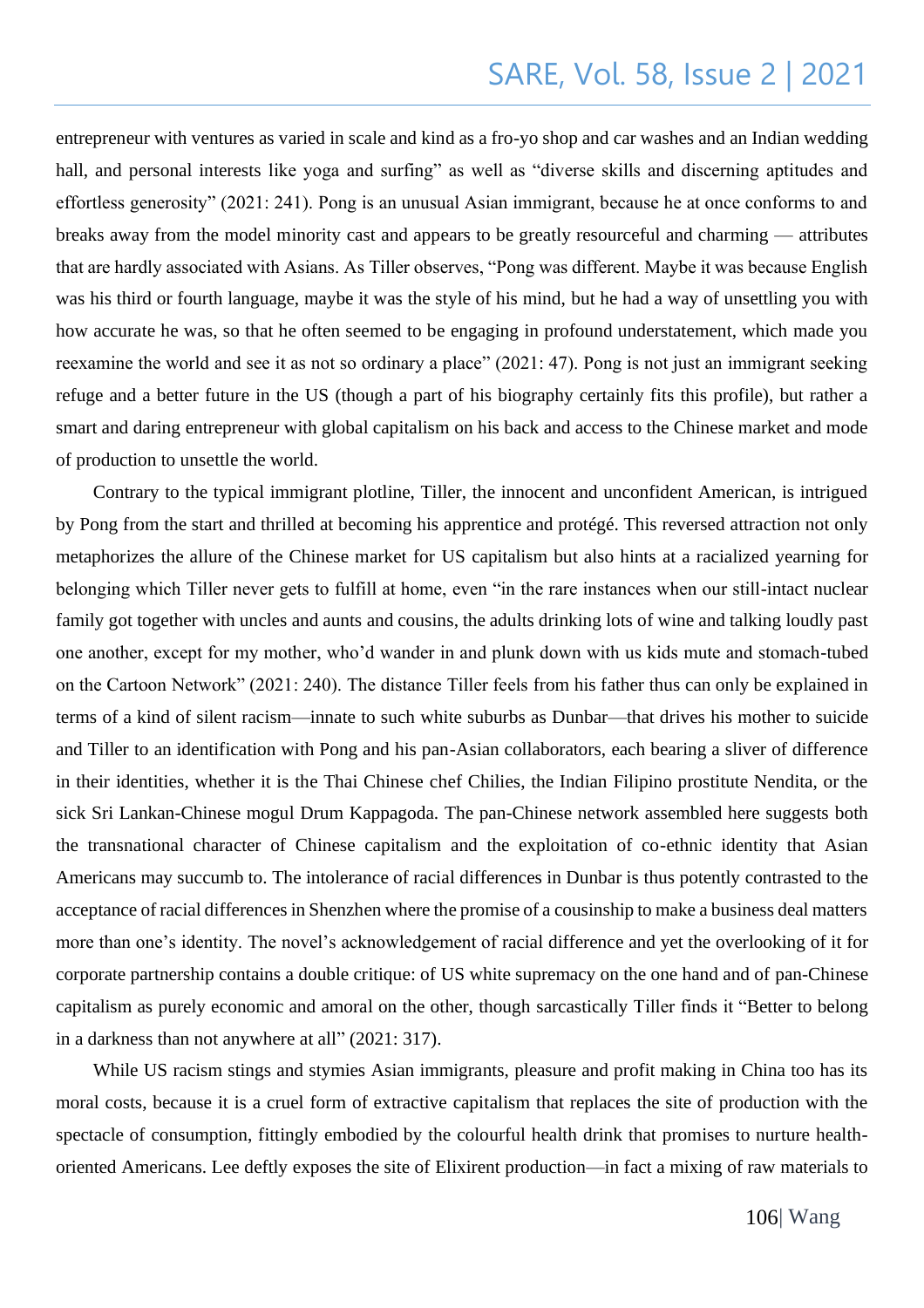react with sodium hydroxide and aluminum to create a distilled essence—to be the site of labour extraction where the farangs, including Tiller and an ESL teacher named Pruitt, rather than Chinese coolies, are put to work. It is yet another double scam: where the health drink is but a coverup for Drum's alchemy to pursue immortality that is yet to be invented, the mud-like curry of Chilies' family recipe is what is actually produced, a real business Chilies has pursued for years. The elixir for health and longevity that one consumes in the US thus may have come from the same sweat and blood of labourers in China that make curry, but the labourers are no longer just Chinese. Reversing the farangs' roles from teachers and visitors to labourers in China amplifies the Chinese workshop (à la Marx's "Asiatic mode of production") as the gruesome and wicked site of primitive accumulation where the essence of humanity, regardless of skin colour, is extracted and remade as capital. As Tiller complains:

I caught a ghostly reflection of myself in the pane of the sliding porch door and saw how shockingly thin I'd become, how pointed of elbow and shoulder […] my cheekbones now more pronounced, the set of my eyes seemingly angled higher with how drawn I was [….] Was this part of Chilies' custom reeducation program, his aim to stoke my own private cultural revolution by breaking me down into rudimentary units? (Lee 2021: 423)

Moreover, all this grinding, churning, and running around the "devil's workshop" (Lee 2021: 399) is not just for making the health drink, but also for producing a secret potion for unending life (mercury), based on Taoist alchemy. Here Lee deliberately recycles the myth of the Chinese emperor's quest for longevity to depict a China both old and new, at once ghastly, feeble, and sick as the cancer-inflicted Drum is, and ruthlessly authoritarian and inhumane as Chilies, as Mao's China has been imagined. With the West's concerns with the rise of China's techno-capitalist hegemony, the secret potion for unending life seems a fitting allegory of China's internal problems and global menace — as a challenge to US hegemony and as an insidious corruption of American health, all in the name of "Elixirent."

This is why the novel is perhaps better grasped as a "meta-return" narrative, an allegory that problematizes both the idea of immigrant return and that of the "heroic" return in the picaresque tradition. After all, Pong, like a good immigrant, not only helps Tiller develop his potential, the magical black card that he leaves Tiller with continues to spit out money from the ATM machine to sustain Tiller's life in Stagno, just like the commodities that stack in Wallmart and the labour that assembles our I-Phones are all from China. Here return is less a narrative device than a metaphor of complicity to deny the separation of the US from China and to question the desire to belong. Though Tiller realizes he has run into a scam that is cold at heart, he cannot help but sing along with it, going deeper into the "ever humming generator" (Lee 2021: 379) of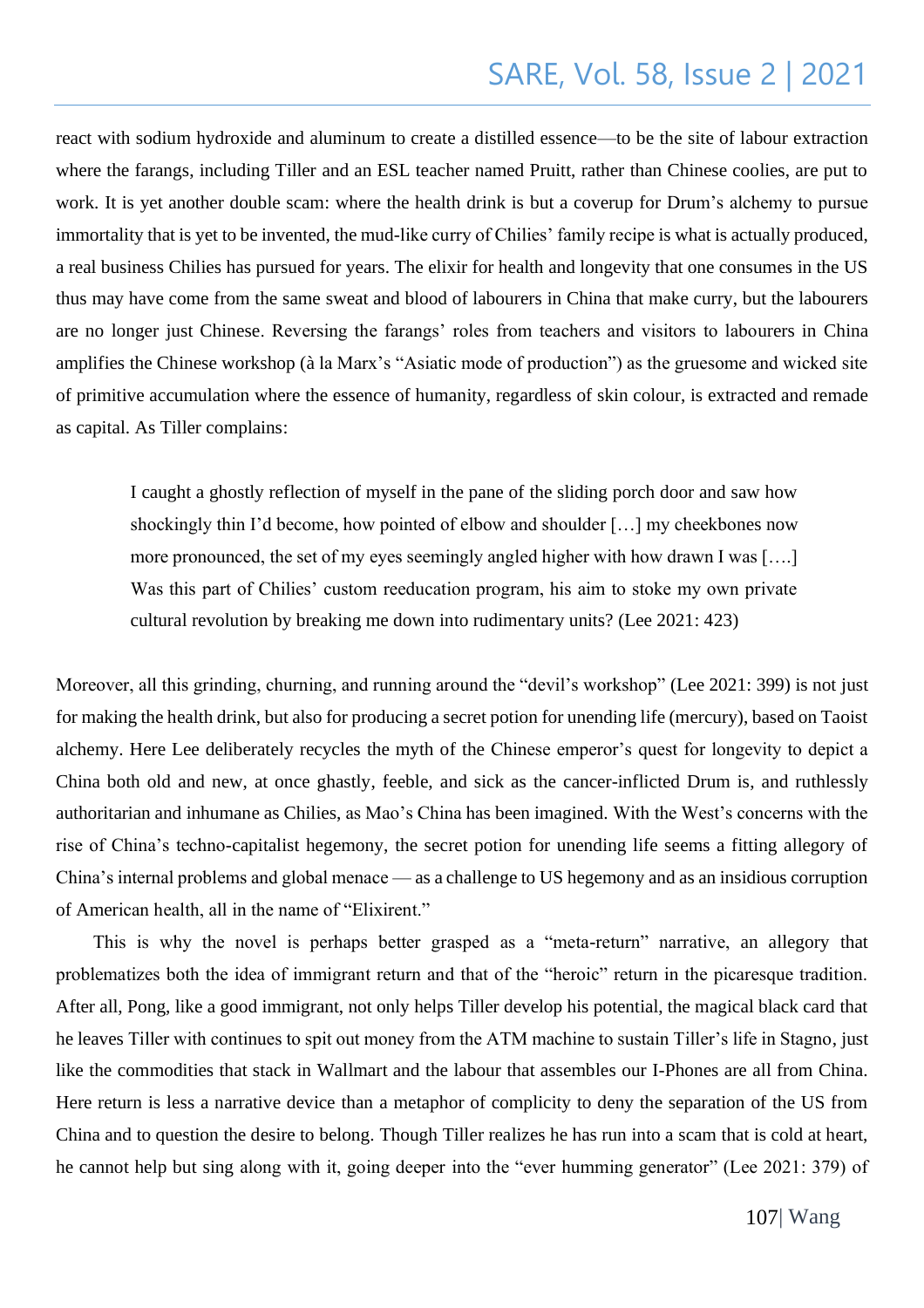pan-Chinese capitalism to be embraced by it. While Tiller gleefully sees himself as a "distant cousin returned" to China (Lee 2021: 379), he soon discovers that the extraction of labour roughens out individual differences and generates a masochistic syndrome of identification where the labourers in sweat and blood would, like slaves, "[dole] out punishment, both condign and gratuitous," at the prompts of the foremen's harangue, sermon, mockery, and criticism (Lee 2021: 422). In extracting labour, pan-Chinese capitalism also extracts labourers of their identity, turning them into sheer flesh as fuel for the capitalist furnace, fuming in the end of the world as we know it.

In this way, *My Year Abroad* captures the duality of China today as manifested in both the body of the transnational immigrant and the imagination of market and labour. Unlike Kingston who considers bridging the wide margin between China and the US as the responsibility of Asian American writers, Lee in contrast regards the wide margin as already penetrated by global capitalism in which the Chinese immigrant emerges as a problematic figure — to be welcomed in and assimilated, and to be singled out and treated with caution. While Lee humanizes Pong, he cannot help but also cast him as the inscrutable, illegal immigrant. Such a bipolar approach to the Asian immigrant—sadly revealed in the anti-Asian violence and hate speech of late puts Asian Americans in a double bind where their feelings of loss and longing must be repressed, if not sheltered by some assumed whiteness, as happens with Tiller. Pong's inscrutable humanity speaks volumes of China's charm and menace, a post/Cold War friendly turning into a fiend. Tiller's serendipitous trip to China, with both adventure and suffering there, in this way, is a tortuous journey into the Cold War Orientalist legacies of the US empire.

#### **Conclusion: Tarrying with Orientalism**

In his penetrating analysis of Chang-rae Lee's *On Such a Full Sea*, a dystopian novel that accepts China's rise as the end of history, Christopher Fan proposes a curious perspective on Sino-American entanglements by "tarrying with the negativity of orientalism." Considering how Lee conceived *On Such a Full Sea* to be a "response to American anxiety about China and about American decline" and an imagining of "America's future and China's influence and presence in America" (qtd. in Fan 2017: 679), Fan—through a careful rereading of Alexandre Kojève's vulgar Orientalism that posits the end of history on an opposition between human and animal—argues that tarrying with the negativity of Orientalism (i.e., casting Chinese as animals or, worse, as viruses) "might lead us to an understanding of our shared status as animacies at the end of history" (Fan 2017: 691). US Orientalism should be interpreted not only as the projection of the American anxiety of communism, but also as the deeper worry that the apocalypse (toxic air, sandstorm, pandemic) that China is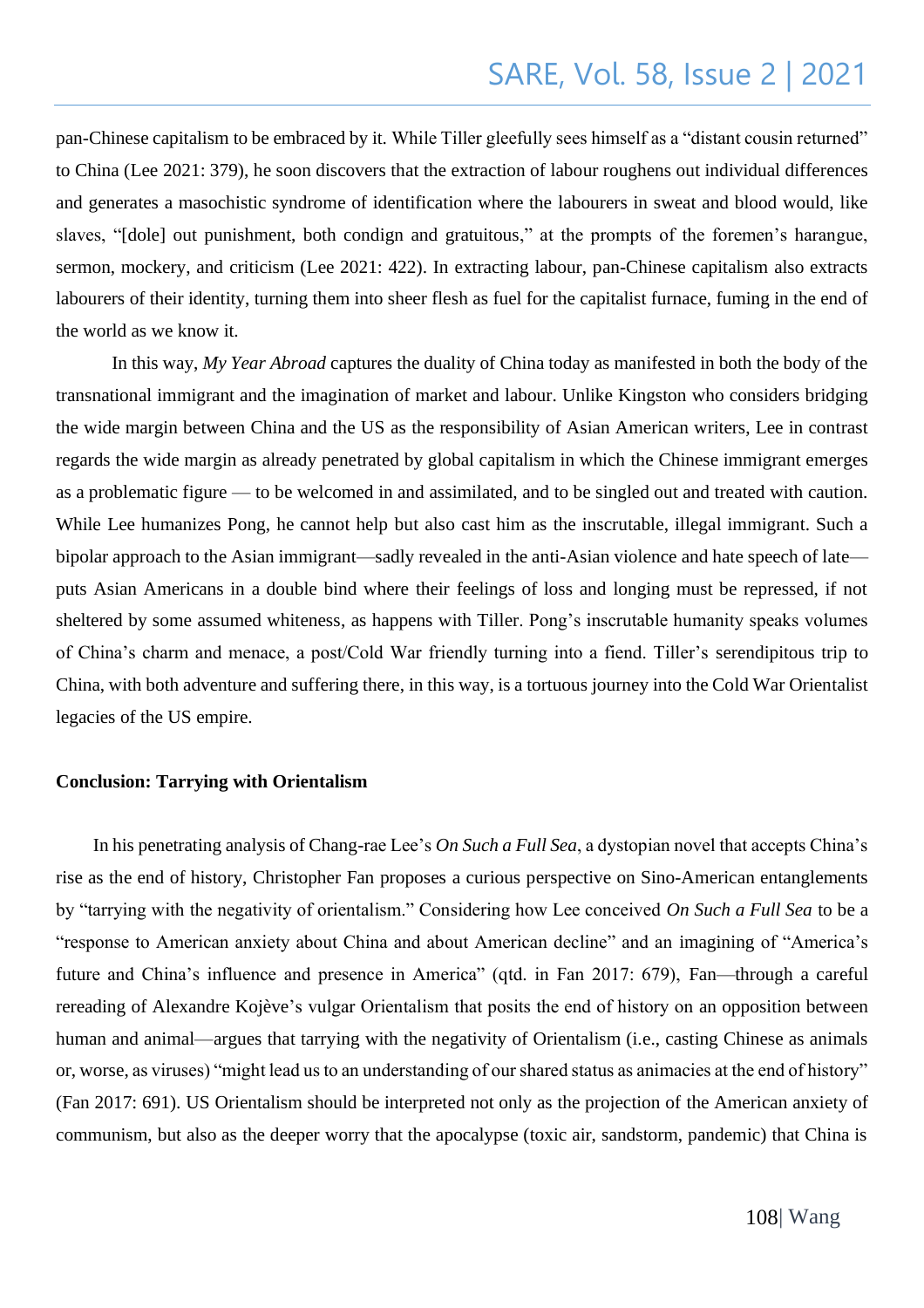said to represent *is* the American future to come, which must be resisted by resisting China and the Chinese now.

Fan's reading of animacy as positing the end of both history and the world helps to foreground a geopolitical dimension in contemporary Asian American literature in which the negativity of Orientalism critiques not merely US racism and imperialism for which China and the Chinese are scapegoated, but also China and particularly the PRC Chinese as the ultimate and insidious Other among us, as the split-offs from Asian America that must be rejected, objected, and abjected. As China and the Chinese are associated with the COVID-19 pandemic that still plagues the world today, thanks to Donald Trump's racist coinages of "Kungflu" and "China Virus," the negativity of Orientalism has not only been imposed on China and the Chinese, but also manifested in the abjection of Asian Americans—particularly immigrant women in the service industry—as targets of racial violence and hate speech, making their feelings of being a minority more caustic and their sense of belonging more precarious on either side of the Pacific. The Atlanta shooting that killed six Asian women associated with the massage parlour is a case in point. In the white supremacist tarrying with Orientalism, Asian Americans are forced into the straitjacket of denying their transpacific connections in exchange for uncertain (white) American recognition. This is the importance of the post/Cold War frame: in the resignification of the triumphant moment of globalization as an incipient decline of US hegemony, the Asian immigrant is recast in the zero-sum Cold War frame as a seduction, a menace, a traitor, an enemy, an animal, and now a virus. This is the biopolitics and geopolitics that Asian American literature must contend with.

As Kingston's poetry and Lee's novel testify above, this is also the conundrum in which Asian American literature is arrested: despite ongoing US imperialism abroad, the triumphalist globalization of the 1990s has reasserted the value of democracy and multiculturalism for which Asian American literature is an endorsement; however, the resurgence of a new Cold War has challenged that triumphalism as complacent and stagnant, suggesting that the animacy of China would bring an end to Pax Americana for which Asian Americans are to be blamed. Kingston's and Lee's tarrying with Orientalism thus poses a political and ethical challenge to the transpacific in Asian American writing, for which writers are fighting a war of words on both fronts: to critique and defend the US as a nation and civilization, and to imagine a world beyond the end of history where Asia and Asians may shed America's Orientalist stripes. If the transpacific used to mean taking Asia and the Pacific seriously for an understanding of American modernity, now it also means taking them seriously for an understanding of the world that is unfolding before us, where Asia and the Pacific are again under siege, albeit by a US empire in decline. Indeed, it will be great to imagine a broad margin to enrich one's life across the Pacific as Kingston does; and it will be great to return to the quiet mundanity of US suburban life as Lee suggests, especially after Asian economic miracles burn out. But we can no longer afford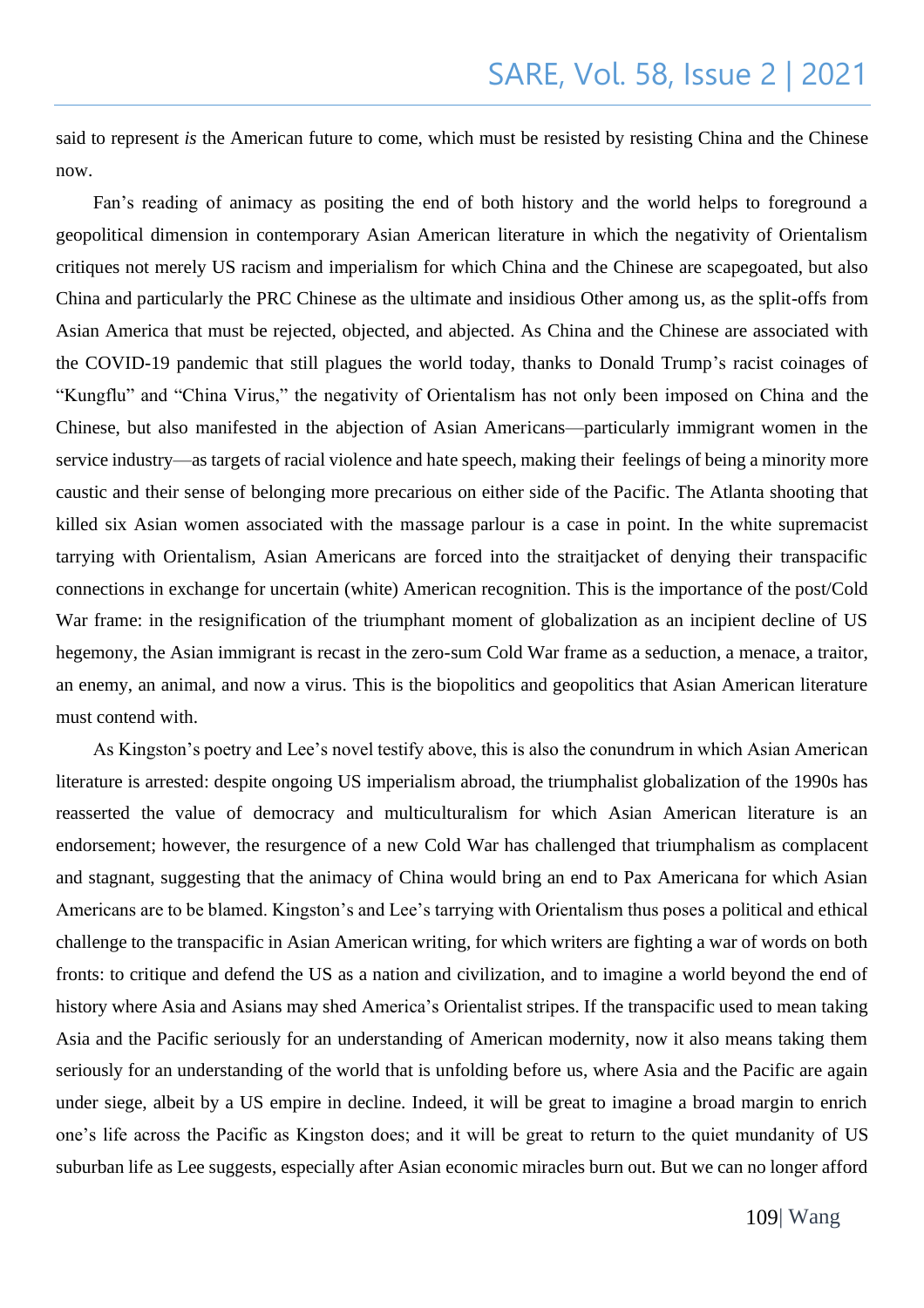to overlook the costs underlying American material luxuries and spiritual tranquilities, as the health drinks (and other vital materials for subsistence) that nurture Americans are mostly made in Asia — perhaps with American and Chinese capital and know-how in both synergy and competition, and more than a couple of farangs lost in the furnace of capitalism. The shifting global situation has forced Asian American writers to consider their embeddedness in empire and to confront the "political contradictions that are not only indictments of the state, but also potential resources of self-definition" (Park 2016: 16). In the undoing of the political contradictions and self-definition lies the promise of transpacific liberation that Asian American return narratives encourage us to imagine and strive for.

#### **Notes**

- $2$  For a periodization of Asian American literature, also see Song (2013) and Lye (2014).
- <sup>3</sup> For a critique of liberal humanism and its connections to the Cold War, see Lowe (2015); Yoneyama (2016); and Chuh (2020).
- <sup>4</sup> For further discussion of affect and Asian American criticism, see Cho (2008); Santa Ana (2015); Kim (2019); and Baik (2020).

#### **Works Cited**

- Baik, Crystal. 2020. *Reencounters: On the Korean War and Diasporic Memory Critique*. Philadelphia: Temple University Press.
- Chen, Kuan-hsing. 2010. *Asia as Method*. Durham: Duke University Press.
- Cho, Grace M. 2008. *Haunting the Korean Diaspora: Shame, Secrecy, and the Forgotten War*. Minneapolis: University of Minnesota Press.
- Chu, Patricia P. 2019. *Where I have Never Been: Migration, Melancholia, and Memory in Asian American Narratives of Return.* Philadelphia: Temple University Press.
- Chuh, Kandice. 2020. *The Difference Aesthetics Makes: On the Humanities "After Man*." Durham: Duke University Press.
- Dirlik, Arif. 1994. "The Postcolonial Aura: Third World Criticism in the Age of Global Capitalism." *Critical Inquiry* 20.2: 328-356.
- ----. 2003. "Global Modernity?: Modernity at the Age of Global Capitalism."

<sup>&</sup>lt;sup>1</sup> On politics and practices of de-Cold War criticism, see Chen (2010); Yoneyama (2016); and Xiang (2019).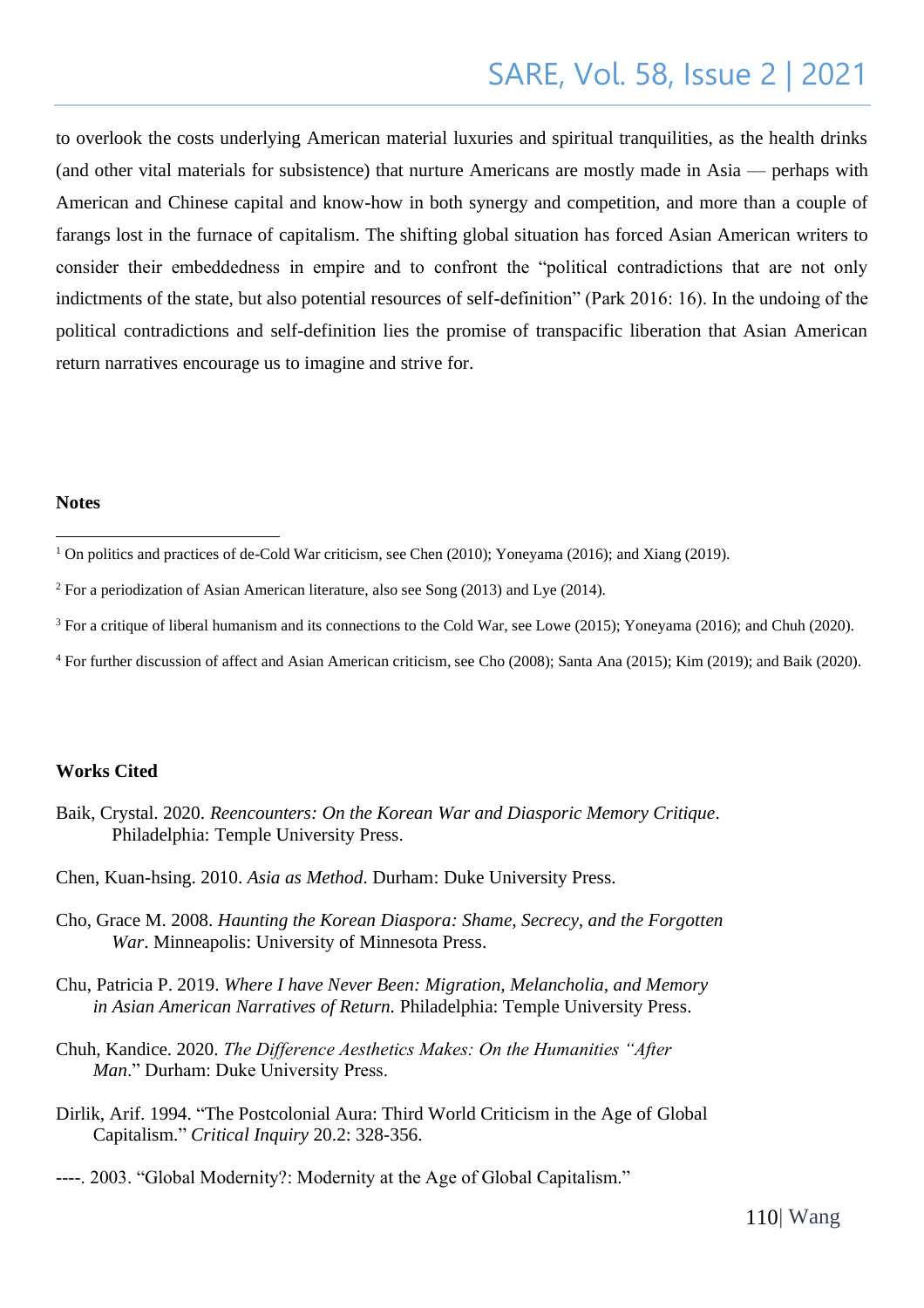*European Journal of Social Theory* 6.3: 275-292.

- ----. 2017. *Complicities: The People's Republic of China in Global Capitalism*. Chicago: Prickly Paradigm.
- Espiritu, Yến Lê. 2014. *Body Counts: The Vietnam War and Militarized Refugees*. Berkeley: University of California Press.
- Espiritu, Yến Lê, Lisa Lowe, and Lisa Yoneyama. 2018. "Transpacific Entanglements." In Cathy J. Schlund-Vials, ed., *Flashpoints for Asian American Studies*. New York: Fordham University Press. 175-189.
- Fan, Christopher. 2017. "Animacy at the End of History in Chang-rae Lee's *On Such a Full Sea*." *American Quarterly* 69.3: 675-696.
- Hirsch, Marianne, and Nancy K. Miller, eds. 2011. *Rites of Return: Diaspora Poetics and the Politics of Memory*. New York: Columbia University Press.
- Hong, Cathy Park. 2020. *Minor Feelings: An Asian American Reckoning*. New York: One World.
- Hong, Christine. 2020. *A Violent Peace: Race, U.S. Militarism, and Cultures of Democratization in Cold War Asia and the Pacific*. Stanford: Stanford University Press.
- Hoskins, Janet, and Viet Thanh Nguyen. 2014. "Introduction." In Janet Hoskins and Viet Thanh Nguyen, eds., *Transpacific Studies: Framing an Emerging Field*. Honolulu: University of Hawai'i Press. 1-38.
- Joly, Daniele. 2004. "Introduction." In Daniele Joly, ed., *International Migration in the New Millennium: Global Movement and Settlement*. Burlington: Ashgate. 1-11.
- Kim, Jinah. 2019. *Postcolonial Grief: The Afterlives of the Pacific Wars in the Americas*. Durham: Duke University Press.
- Kingston, Maxine Hong. 2011. *I Love a Broad Margin to My Life*. New York: Vintage.
- Klein, Christina. 2005. *Cold War Orientalism: Asia in the Middlebrow Imagination, 1945-1961*. Berkeley: University of California Press.
- Lee, Chang-rae. 2021. *My Year Abroad*. New York: Riverhead Books.
- Lee, Christopher. 2012. *The Semblance of Identity: Aesthetic Mediation in Asian American Literature*. Stanford: Stanford University Press.
- Lowe, Lisa. 2015. *The Intimacies of Four Continents*. Durham: Duke University Press.
- Lye, Colleen. 2014. "Asian American 1960s." In Rachel C. Lee, ed., *The Routledge Companion to Asian American and Pacific Islander Literature*. New York: Routledge. 213-223.